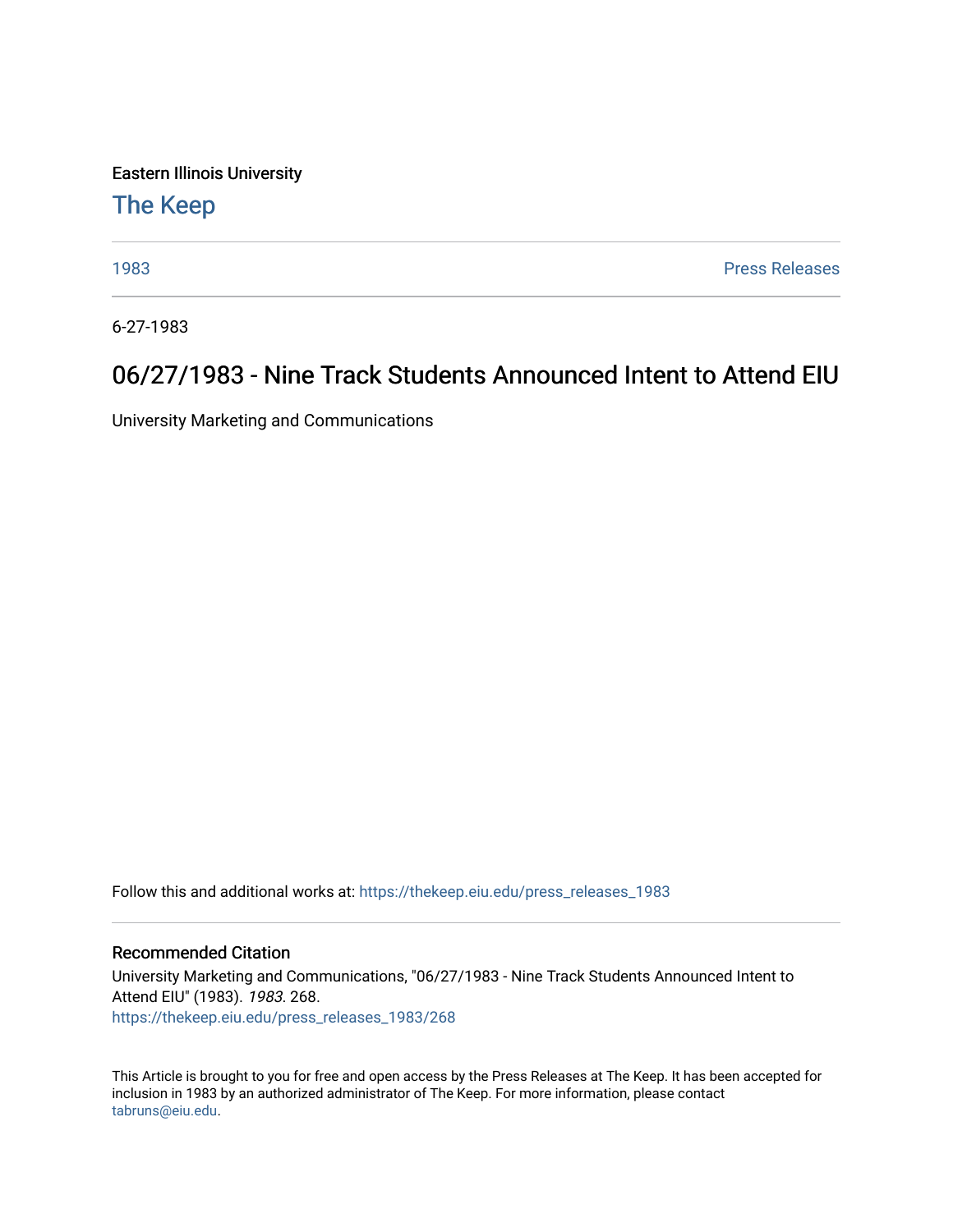## FOR IMMEDIATE RELEASE

CHARLESTON, IL--Two junior college and seven Illinois prep distance runners have announced they will enroll at Eastern Illinois University to compete in cross country and track, assistant coach Tom Akers said.

"Primarily they are distance runners with cross country their main sport but all will participate in track, too," Akers explained.

The two junior college transfers are Bruce DeRuntz from Spoon River CC and Scott Pillsbury of Lincoln Land CC.

The preps are Randy Papineau of Clifton Central HS, Steve Knapke and Ted Thompson both of Glenbrook North HS, Mike Samuel of Oswego, Tom Kukowski of Lockport HS, Jeff Fitt of Tinley Park Andrews and Jim Barsella of Chicago Gordon Tech.

DeRuntz from Granite City North is a two time JC All-American and was fifth in the national tournament last year. He has run five miles in 25:12.

Pillsbury from Petersburg-Porta HS was second in the JC regional last year. He has run 15:05 for 5000 meters and 32:05 for 10,000.

Papineau was third in the Class A state cross country championship with a 15:13 for three miles, and then was fifth this spring in the state track meet running the 1600 in 4:23.

Knapke and Thompson both competed in the 3200 run at the track meet but did not place. Knapke's best time in the two mile is 9:22 while Thompson has gone 9:30.

Samuel went 14:57 for three miles to finish 24th in the Class AA cross country finals, and qualified for the state track meet in the 1600 but did not place.

Kukowski was one of the top finishers in the cross country championship running just over 15:00 in AA. He also has a 1:59 in the 800, 4:30 in the mile and 9:30 in the two-mile.